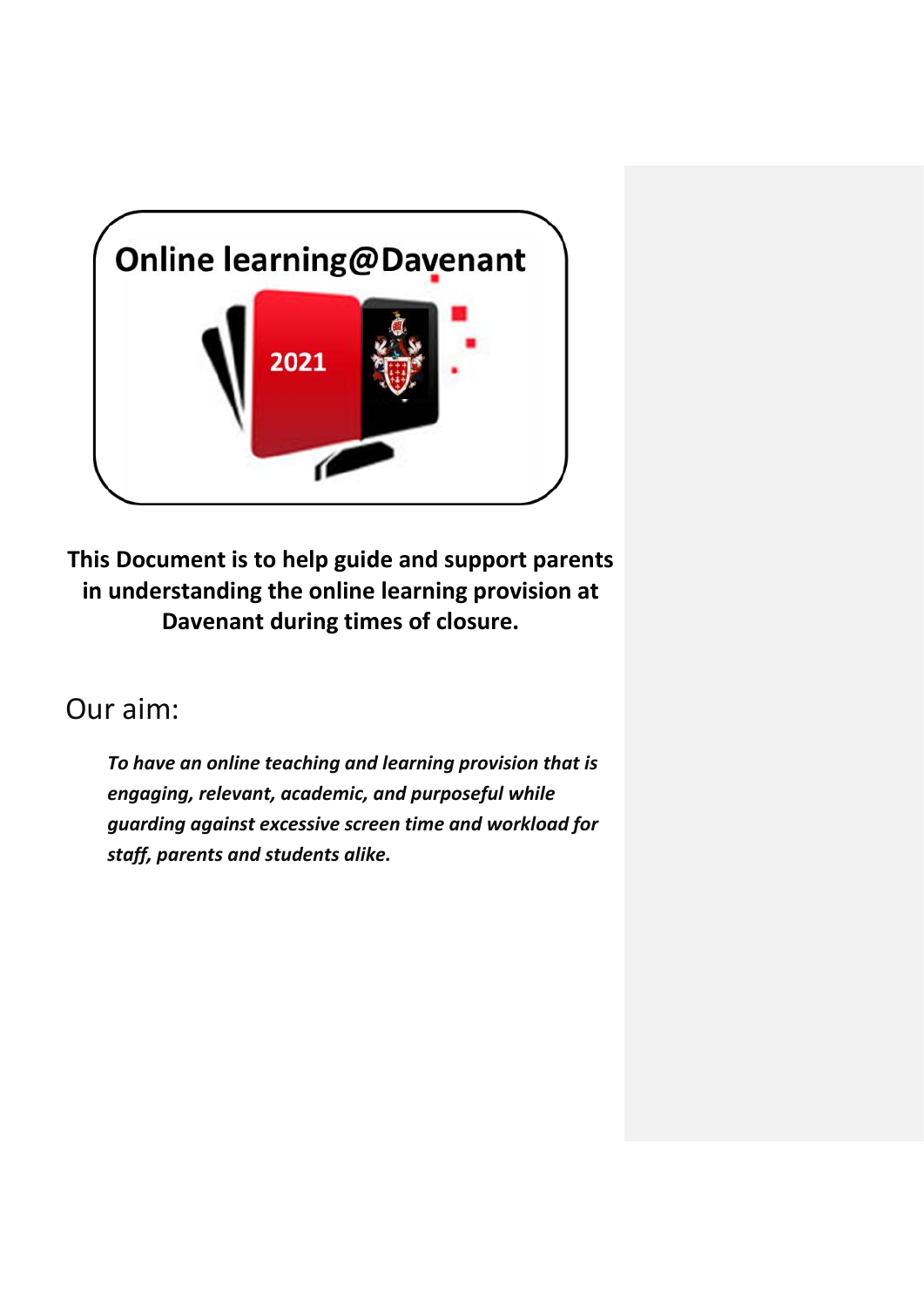

## **Remote education provision:**

### **What should my child expect from immediate remote education in the first day or two of pupils being sent home?**

At Davenant we can switch to full remote online learning within 24 hours of closure. Students will have live lessons and follow the timing of their normal timetable.

### **Following the first few days of remote education, will my child be taught broadly the same curriculum as they would if they were in school?**

We teach a full curriculum at Davenant in all Key Stages. There are some practical subjects where lessons and schemes of work will be adapted for home learning.

These would include subjects such as PE, Art, DT, Textiles, Food Tech, Computing, Drama and Music.

PHSE topics may vary depending on suitability for remote teaching.

### **Remote teaching and study time each day**

### **How long can I expect work set by the school to take my child each day?**

We expect that remote education (including remote teaching and independent work) will take pupils broadly the following number of hours each day:

| Key Stage 3          | 5 Hours a day including Registration                                                 |
|----------------------|--------------------------------------------------------------------------------------|
| Key Stage 4 GCSEs    | 5 Hours a day including Registration                                                 |
| Key Stage 5 A Levels | Up to 5 Hours a day depending on<br>individual timetables and private<br>study time. |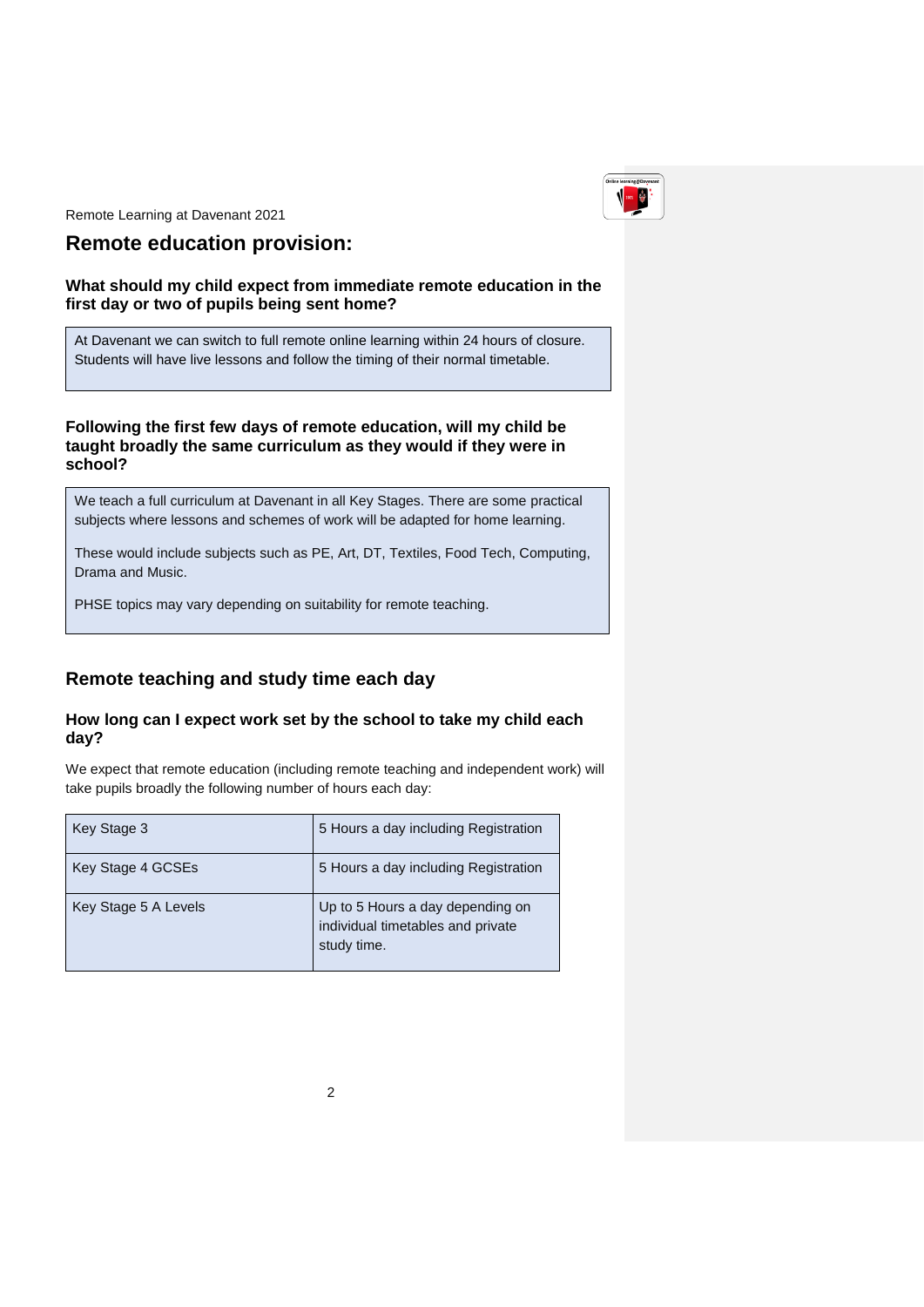

#### **Accessing remote education**

#### **How will my child access any online remote education you are providing?**

| At Davenant we use Gsuite for Education. This offers a range of apps for remote                                        |  |
|------------------------------------------------------------------------------------------------------------------------|--|
| learning. Every child at Davenant has an account with their own unique password.                                       |  |
| The apps for remote lessons are predominantly Google Classroom and Google Meet                                         |  |
| and Google Classroom.<br>Google Meet                                                                                   |  |
| Every child at Davenant has an account with their own unique password. Students                                        |  |
| can join their timetabled lessons by either going to the appropriate google classroom                                  |  |
| or accessing through their google calendar accessing the Meet link on their                                            |  |
| timetabled lesson in Google Calendar or by using the Meet app.                                                         |  |
|                                                                                                                        |  |
|                                                                                                                        |  |
|                                                                                                                        |  |
| Students can access the Google apps-google classroom and google meet through                                           |  |
| <b>PCsPCs. Macs. Laptops. s</b> Smartphones. tablets and game consolesuls. This can be                                 |  |
|                                                                                                                        |  |
| $\mathbf{r}$ , and the set of $\mathbf{r}$ , and $\mathbf{r}$ , and $\mathbf{r}$ , and $\mathbf{r}$ , and $\mathbf{r}$ |  |

### If my child does not have digital or online access at home, how will you **support them to access remote education?**

We recognise that some pupils may not have suitable online access at home. We take the following approaches to support those pupils to access remote education:

| We audit our students and families, so we have a clear picture of what equipment |
|----------------------------------------------------------------------------------|
| each child has.                                                                  |

We loan out Chromebooks to students that do not have any or limited means to access their online learning.

- Parents are encouraged to contact the school if they need any support in gaining IT provision.
- 4G sim cards are available if families have limited or no access to Wifi/4G
- As a community many of our families will gift another family a Computer/laptop to support the learning. This is done through the school who identifies need.

Work can be sent via post in extreme circumstances and collected where needed though we aim for all students to have online access.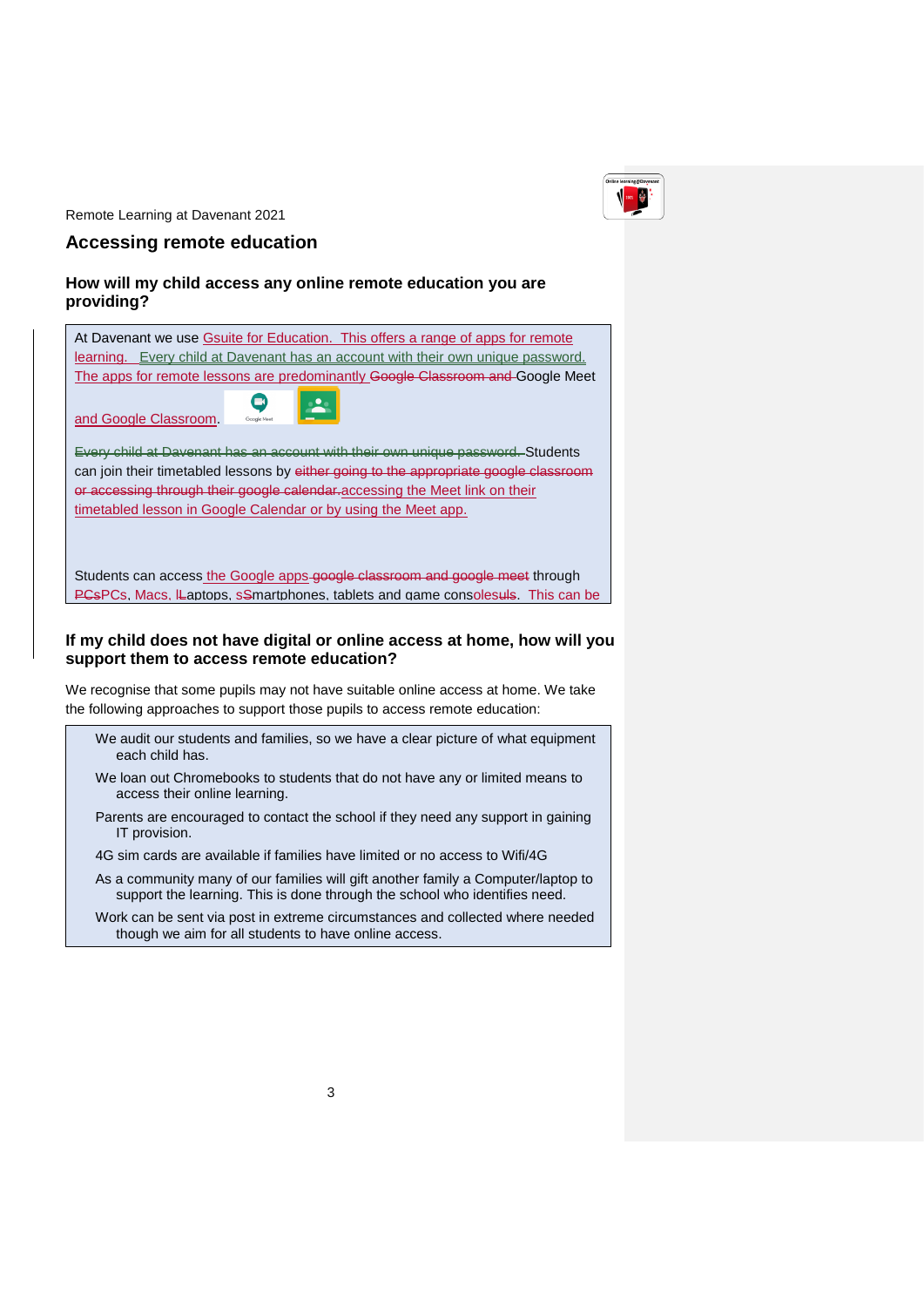

### **How will my child be taught remotely?**

We use a combination of the following approaches to teach pupils remotely:

- We aim for the vast majority of our lessons to be live with the teacher facilitating the learning on Google Meet.
- We do record all/part of some lessons to support those students who may not be able to log on due to shared IT resources in the family unit. This enables the student to complete the lesson at a convenient time  $t\theta$ -for them.
- We use Google Docs-Classroom (with assignments normally set using Google Docs, Slides or Forms) to Forms) to set work/assessments but also ask students to use paper/exercise books to minimise screen time and practise physical writing skills.
- We use electronic textbooks where available or textbooks and reading books pupils have at home.
- In our lessons students may be referred to specific websites or film clips that support the lesson and are age appropriate.
- Some subjects, such as the practical ones, may set long term projects as well as teaching live to compliment the study units.
- Our staff have ongoing training on effective remote / on-line teaching and guidance on how to use our electronic online platforms.

### **Engagement and feedback**

#### **What are your expectations for my child's engagement and the support that we as parents and carers should provide at home?**

We expect the parent to ensure:

- Good routines are followed.
- Students are up and dressed ready for the day.
- That students have appropriate equipment/books/penspens.
- Students follow the online etiquette expectations.
- You That they talk through their their child's day with them and monitor work/screen time.
- That they Ffeedback to school any relevant concerns or praise
- Please-That they inform the school of any issues/illness or absence as per normal.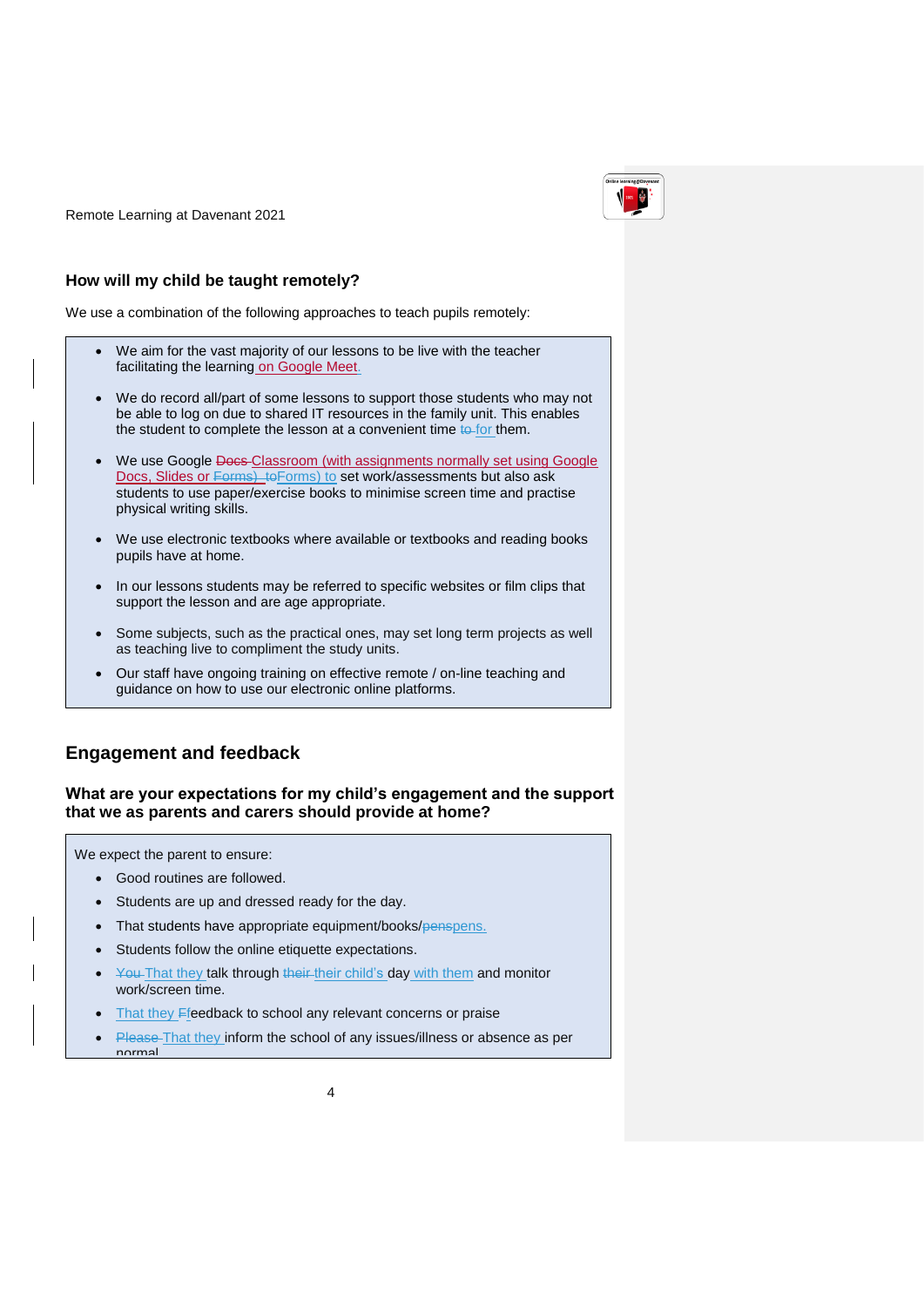

### **How will you check whether my child is engaging with their work and how will I be informed if there are concerns?**

Each lesson we take a register and attendance is monitored. The online platform, <del>m</del>-Google Meet, (Google classroom) also produces a report on attendance and how long each child was in the lesson. If there is a trend or significant absence parents will be contacted by the student services team.

Individual teachers within departments monitor the quality of work produced and general engagement. If there are any concerns the teacher or a member of student services will contact you.

### **How will you assess my child's work and progress?**

Feedback can take many forms and may not always mean extensive written comments for individual children. For example, whole-class feedback or quizzes marked automatically via digital platforms are also valid and effective methods, amongst many others. Our approach to feeding back on pupil work is as follows:

Staff will give general feedback during lessons as part of teaching and learning. Key assessments are set on-through Google Classroom and staff can mark, assess and feedback to students either through annotating their work or by using the chat box in each of the student's work areas.

Assessments are set in line with each department's policy and depending on Key Stage. Assessments may change or be adapted due to limitations of online learning especially in some of the practical subjects.

In line with school policypolicy, we will also report termly on students' online progress/engagement to parents.

### **Additional support for pupils with particular needs**

### **How will you work with me to help my child who needs additional support from adults at home to access remote education?**

We recognise that some pupils, for example some pupils with special educational needs and disabilities (SEND), may not be able to access remote education without support from adults at home. We acknowledge the difficulties this may place on families, and we will work with parents and carers to support those pupils in the following ways:

**Formatted:** Font color: Text 1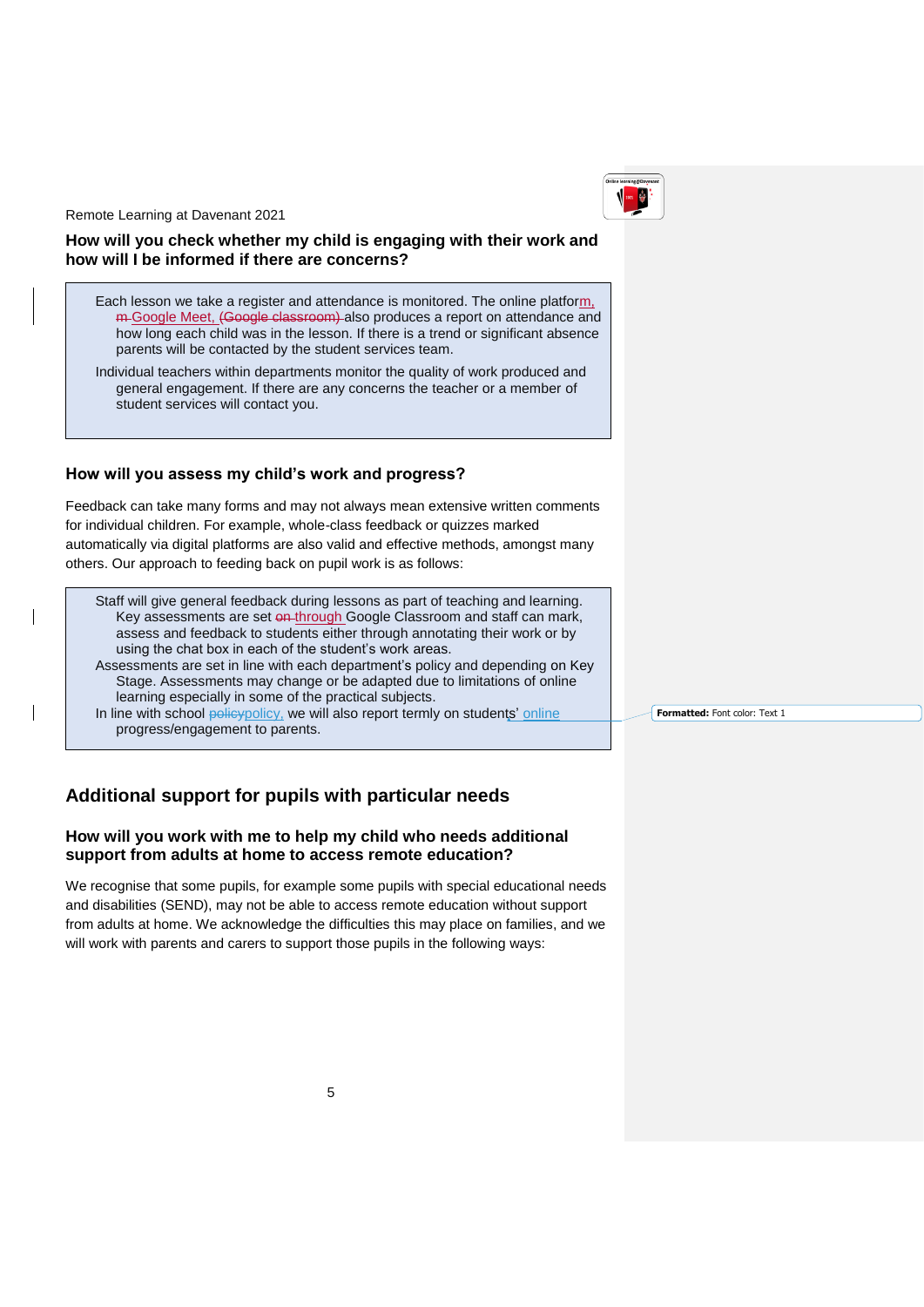We contact all families who have a child with an EHC plan or are deemed vulnerable to see how we can support and monitor their progress/engagement.

Our SEN department works with individuals to see what best suits their needs.

Our TAs are allocated to support different students and classes during the day and are online in lessons or and helping one to one/small groups.

There may also be a need to invite identified students into keyworker school where a TA may be able to support them.

Where possible, interventions, both academic and social skills, will be moved online and parents will be given the relevant log-in details to enable access and support to continue.

#### **My child has been receiving a pastoral intervention what will happen to that?**

Within student services we use a range of resources to support pastorally. In conjunction with the Student Services team, where possible, these interventions will carry on virtually. The Student Services team will keep in contact with you in relation to these sessions.

### **How do we ensure wellbeing of students during times of Remote Learning?**

We have tutorial meets every day to check in with all students. Staff will give general feedback during lessons as part of teaching and learning. Key assessments are set on through Google Classroom and staff can mark, assess and feedback to students either through annotating their work or by using the chat box in each of the student's work areas.

Tutors and Heads of Year ring and support identified students as well as contacting their tutees. There is a 10 min break between lessons to give staff and students a screen break. Homework is minimised to reduce stress and student screen time.

 $\mathcal{S}$  students will be asked to handwrite some notes and assessments to minimize  $\mathcal{S}$ 

#### **Remote education for self-isolating pupils** re education for sem-isolating pupils.

In line with school policy will also report the school policy will also report term  $\mathcal{L}$ 

Where individual pupils need to self-isolate but the majority of their peer group remains in . school, how remote education is provided will likely differ from the approach for whole groups. This is due to the challenges of teaching pupils both at home and in school  $\mathsf{simultaneously.}$ . learning especially in some of the practical subjects.

**Formatted:** Normal

**Formatted:** Font color: Text 1